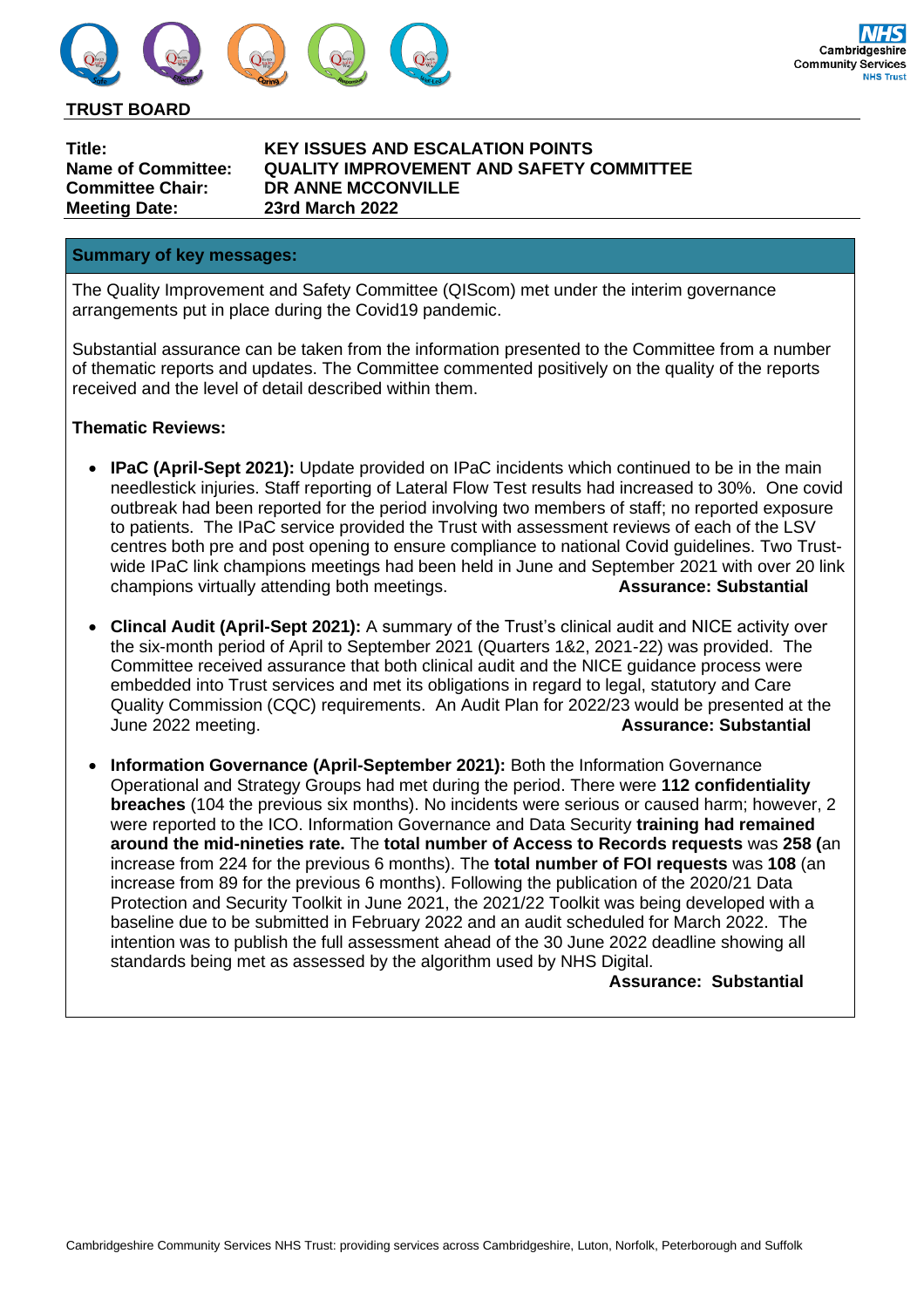• **Safeguarding (April-September 2021):** Complexity of cases continued to be high. A flowchart for handling requests for court reports, statements and subject access requests for use across both Adult and Children's safeguarding was endorsed by the committee. The Heads of Safeguarding had reviewed the supervision model. Prevent was now a standing agenda item for all Safeguarding Operational Boards and feedback from Channel panels would be via this route; the committee endorsed the revised Prevent Policy. A SystemOne Safeguarding template for children had been implemented in all services across the Trust and would be reviewed on a regular basis. A review of data collection and presentation relating to the MASH was underway. Cambridgeshire & Peterborough were now working as an aligned MASH function supporting services across CCS and CPFT and a new staffing model was proposed to support resilience. It was noted that although the overall assurance was 'Reasonable' the team were working extremely hard and were doing an exceptional job to ensure appropriate measures and practices were in place and embedded across the Trust.

# **Assurance: Reasonable**

• **Research (April-September 2021)**: The CRN annual target had been exceeded. The Trust was allocated RCF funds for use in 2021/22 and been awarded RCF for the period 2022/23. The RCF recruitment threshold was achieved and **exceeded** by almost **400** participants. A number of research projects were underway – examples shared included a translation project and the use of digital translation tools to assist with research engagement and delivery in under-served communities. A Research Champion's project had begun in Norfolk, as part of all newly qualified health visitors and school nurses' preceptorship programme funded by Health Education East (HEE). This would feed into the wider 'Research champions' work of the Trust which aims to support clinicians to promote research and NIHR Portfolio studies within the Trust. **Assurance: Substantial**

# **Trust Quality Account 2021/22**

• It was noted that the committee would review and approve the Trust Quality Account for 2021/22 virtually during May 2022.

### **Reports from Committee Sub-groups**:

- **Learning from Deaths –** a summary report for quarter 3 was received by the committee. A detailed summary for quarters 3&4 would be included with the May board IGR (Integrated Governance Report). It was noted that feedback from a recent iCaSH case would be shared as a staff story with the Trust Board and new approaches were planned for LeDeR. Additionally, the approach to end of life care by services continued to be outstanding with many excellent examples coming through.
- • **Safeguarding Group –** it was noted that children's safeguarding training compliance had been affected by staff absence and supervision compliance remained overall stable. Mental Health Act training had a low level of compliance across the organisation. This issue had been identified as a key priority for the Adult Safeguarding Team for 2022/23. A timetable was now in place for the new Liberty Protection safeguards. A new Prevent Lead had been appointed. New national guidance for Adoption Records had been issued. The terms of reference for the Strategic Safeguarding Group were under review.
- • **Medicine Safety and Governance Group –** It was noted that antibiotic audits had continued throughout the pandemic with good outcomes as well as the tremendous amount of work undertaken by the team during a most challenging period, particularly with the addition of LSV delivery.
- • **Infection Prevention & Control (IPAC)** update provided on the flu vaccination campaign; uptake had been challenging, however CCS reached the highest level for community trusts across the region. The IPaC BAF (Board Assurance Framework) was under review and would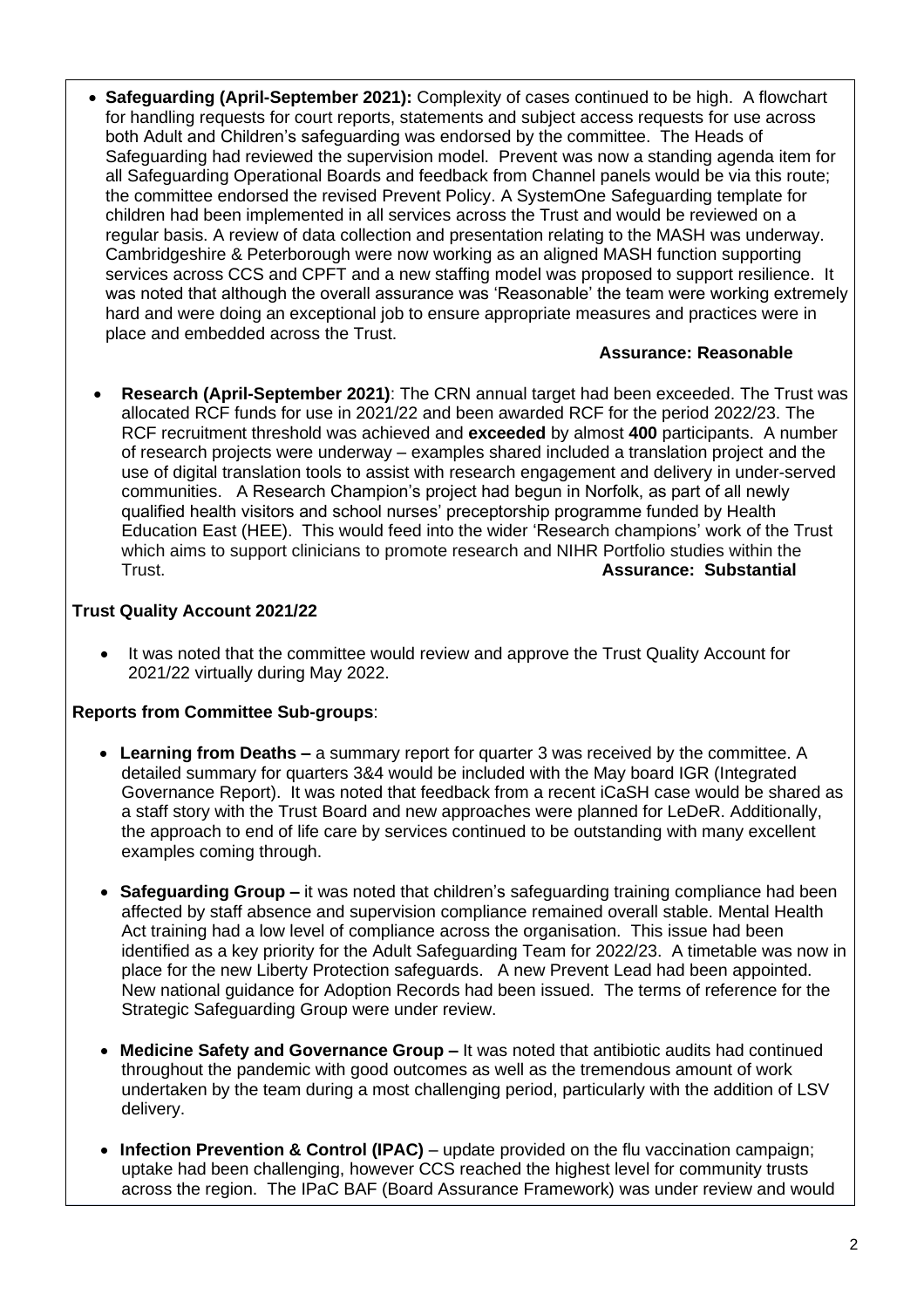be presented at the next meeting. An outstanding piece of work had been carried out in relation to air quality. A number of IPaC champions were now in place to support staff.

- **Information Governance Steering Group** training levels remained overall compliant and developments with the Data Protection and Security Toolkit continued and were on target. Access to Records and FOI requests were being addressed within the required timescales. There were no confidentiality breaches which required reporting to the ICO.
- • **Health and Safety Committee** Overall the picture remained static. The number of verbal abuse cases had increased both virtually and across LSV centres and anti-vaccination activity was minimal; both COBs were well sighted on these issues. Committee attendance had improved substantially with more engagement and commitment from across all services.  **Assurance: Reasonable**

**Risk Review –** There were 2 risks rated 12 or above:

Risk ID: 3449 - Patient care would be compromised if record keeping was not undertaken in line with national standards (rated 12)

Risk ID: 3227 - Number and complexity of safeguarding enquiries (rated 16)

**Annual Cycle of Business 2021/22 and 2022/23** – Due to COVID pandemic the timing of some Committee items in 2021/22 had slipped but the expectation is that the cycle would have been caught up across the summer and any exceptions would have been drawn to the Committee's attention. The Quality Account sign-off to be added to 2022/23.

## **Escalation Points:**

• None

### **Emerging Risks/Issues:**

- Risk 3227 (rated 16): already cited by the board through the Integrated Governance Report.
- The annual cycle of business for 2021/22 had slipped due to the Reducing the Burden steps taken during the pandemic period. It was expected that all business items would be back on track by the summer. The committee had remained fully sighted on any exceptions during this period.
- It was agreed that all future reports should contain a 'page to view' summary of any risks referenced.

**Examples of Outstanding Practice or Innovation:**

- A programme of clinical audits had been maintained throughout the pandemic period including an outstanding piece of work around real time audits and acceptability of moving towards digital
- **The committee was impressed by the added value that the Safeguarding Team had brought in** building staff capacity and competence around supervision and relationships with partners, despite the added complexity of cases and difficulties in working through the pandemic. The 'Think Family' approach had developed and aligned the children's and adults safeguarding practices. Further conversations would take place on expectations for achieving 'substantial' assurance.
- The Research Team had successfully secured additional research funding which would allow for the Trust's research programme to be broadened and provide additional staff resources for the team. The translation research project was an important study into providing an equity of language into research.
- Committee is aware of the work being undertaken around culture of enguiry and innovation and look forward to receiving more information on this at a future date.

| Author:    | Dr David Vickers        |
|------------|-------------------------|
| Job Title: | <b>Medical Director</b> |